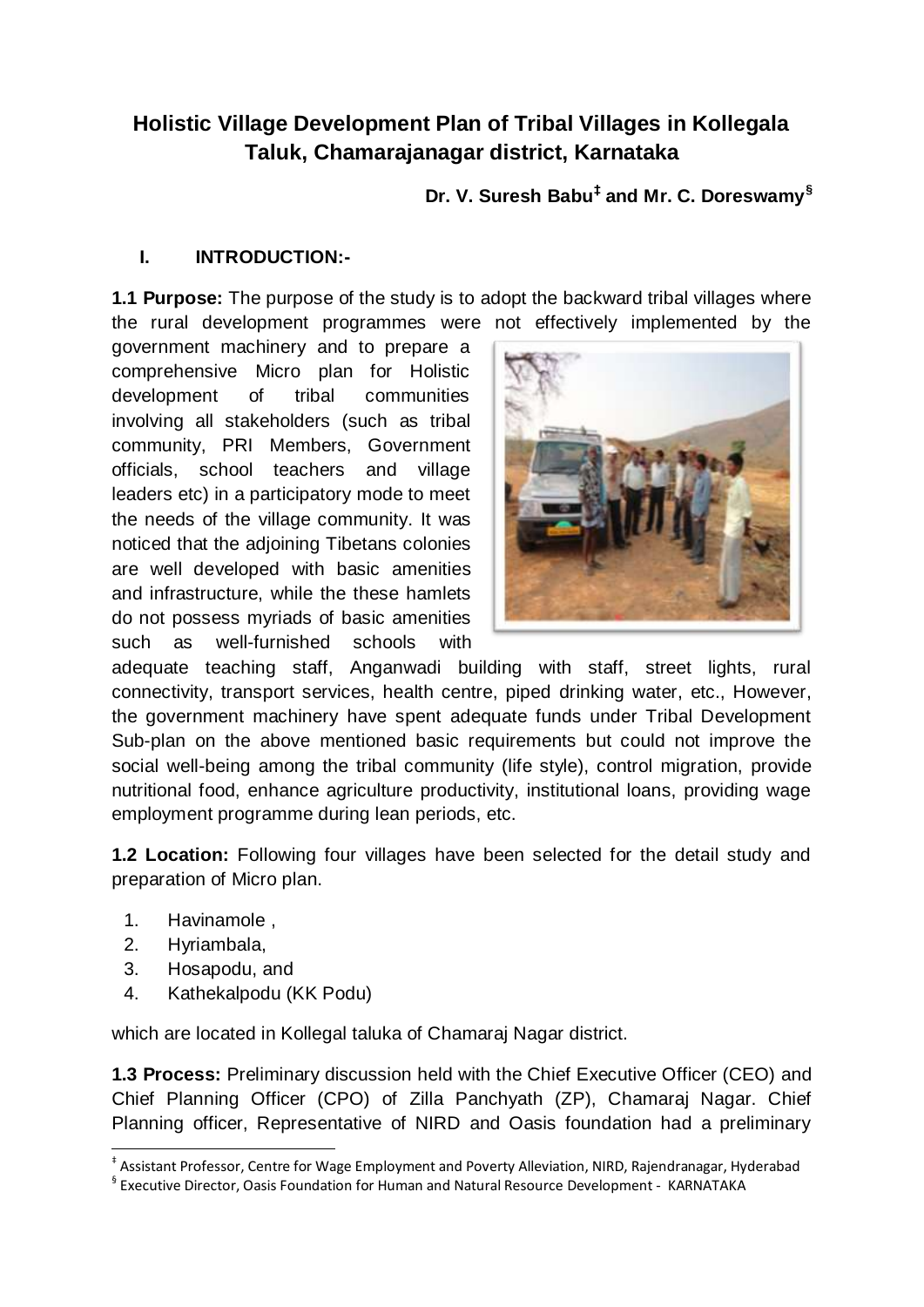visit to all the selected tribal colonies and explained the objective of the Micro plan and sought cooperation of the various stakeholders. The teachers of the concerned villages were involved since beginning of the process.

The step by step process adopted to prepare the Micro plan and to ensure participation of all stake holders is detailed below:

- Meeting with village community to introduce participating organizations,
- explain the process and purpose of the holistic development, components of the Micro plan, importance of the participatory plan, roles and responsibility of each stake holder in execution of works.
- Developing an exhaustive Village level and family level baseline data base survey format and conducting the survey to collect the primary data.
- 
- Conducting village wise Participatory Rural Appraisal (PRA) by involving

the villagers to understand the base line situation of their village and need for the Holistic development.

- Formation of Village development committee and training for the committee members to empower them to plan for their own village development.
- Cross verification of the plan through interaction with the stake holder and finalization of the Micro plan.

Details report of each process and outcome has been presented in the following Chapters.



**1.4. Baseline study**: A well designed village level and family level base line format has been developed in consultation with representative of the NIRD to collect the primary information. See Annexure -1 & 2 for the Baseline format. The village wise salient outcome of the survey has been presented below.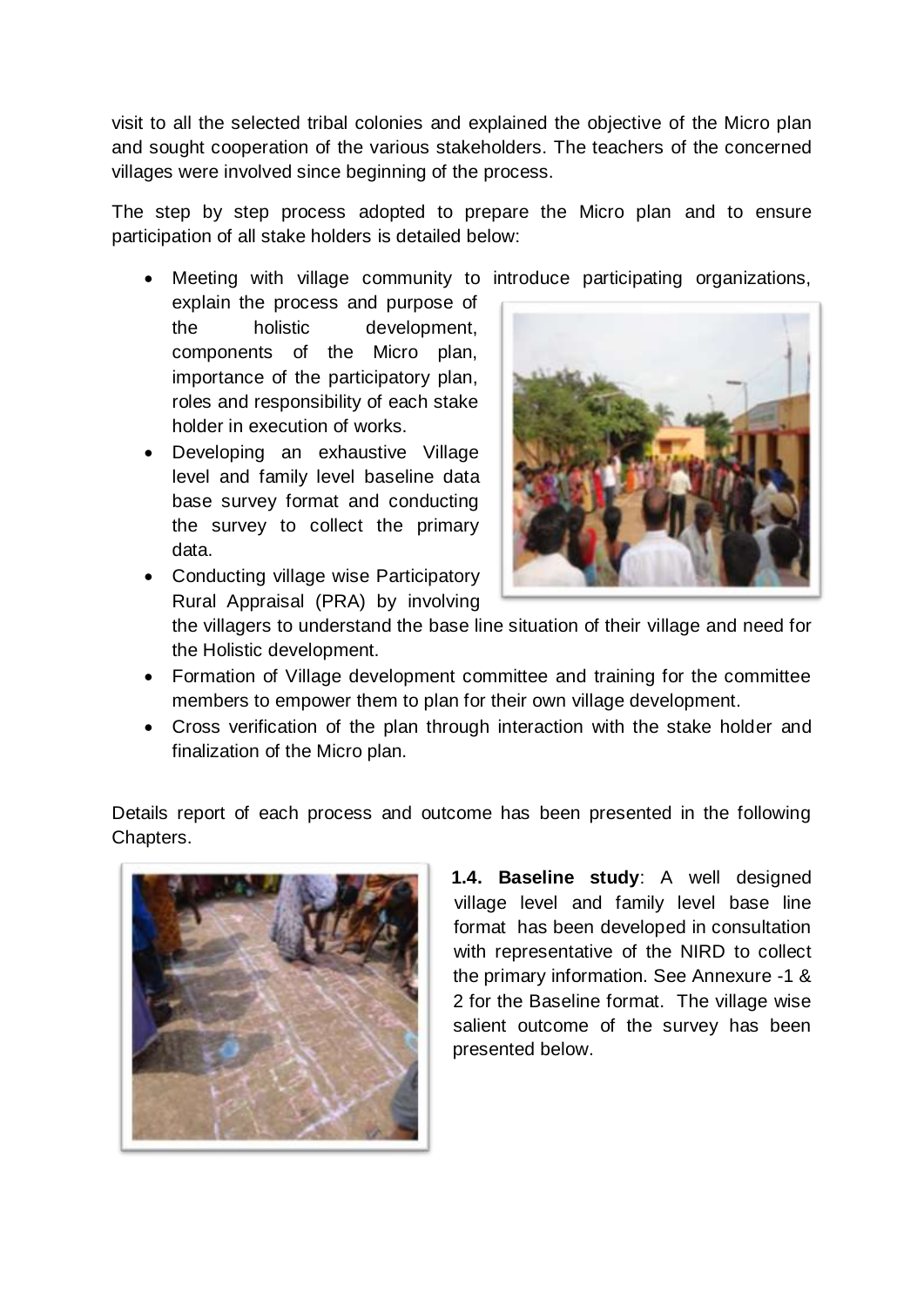# **1.4.1 Village wise families.**

| SI.No | Village      | <b>ST</b> | <b>Total families</b><br><b>Others</b> | Land<br>holding<br>(In acre) | Average<br>land<br>holding<br>per family | Landless<br>families | Women<br>Headed | Divorced/<br>Deserted |
|-------|--------------|-----------|----------------------------------------|------------------------------|------------------------------------------|----------------------|-----------------|-----------------------|
|       | Hosapodu     | 134       | 1                                      | 52                           |                                          | 83                   | 11              | 16                    |
| 2     | Kathekalpodu | 070       | $\Omega$                               | 43                           |                                          | 27                   | 3               | $\overline{4}$        |
| 3     | Hyriambala   | 181       | 2                                      | 103                          |                                          | 80                   | 10              | 8                     |
| 4     | Havinamule   | 091       | 5                                      | 58                           |                                          | 38                   | 4               | 6                     |
|       | Total        | 476       | 8                                      | 256                          |                                          | 228                  | 28              | 34                    |

- 80 per cent of families have one to two children per family and 10 per cent of families have more than three Children.
- In tribal families, their children get separated from their parents once they get married.
- Most of the landholding families are small and medium land holder.
- 61 per cent of families at Hosapodu, 38 per cent at K.K.Podu ,43 per cent at Hyriambala and 39 per cent of households at Havinamule are landless families.

| Sl.no          | Village      | Cow | <b>Buffalos</b> | <b>Bullocks</b> | Sheep<br>&Goats | Poultry |
|----------------|--------------|-----|-----------------|-----------------|-----------------|---------|
|                | Hosapodu     | 15  | 4               | 4               | 75              | 160     |
| $\overline{2}$ | Kathekalpodu | 15  | 3               | 6               | 45              | 50      |
| 3              | Hyriambala   | 35  | 12              | 12              | 150             | 350     |
| $\overline{4}$ | Havinamule   | 4   | $\overline{2}$  | $\overline{2}$  | 65              | 168     |
|                | Total        | 69  | 21              | 24              | 335             | 468     |

- Only 2-5 per cent of families have livestock and rest of the families do not have Livestock at Havinamule.
- 12 per cent of families have livestock at KK Podu
- 10 to 12 per cent of families have livestock at Hyriambala.
- Most of the animals supported by Govt schemes have been either sold/ unproductive after some time/ Died. This is mainly because nonaffordability during lean season, lack of fodder, cultivating only kharif crops, and lack of cattle shed to protect from wild animals.
- Lack of veterinary hospital in the vicinity of the village and non- affordability of the treatment cost.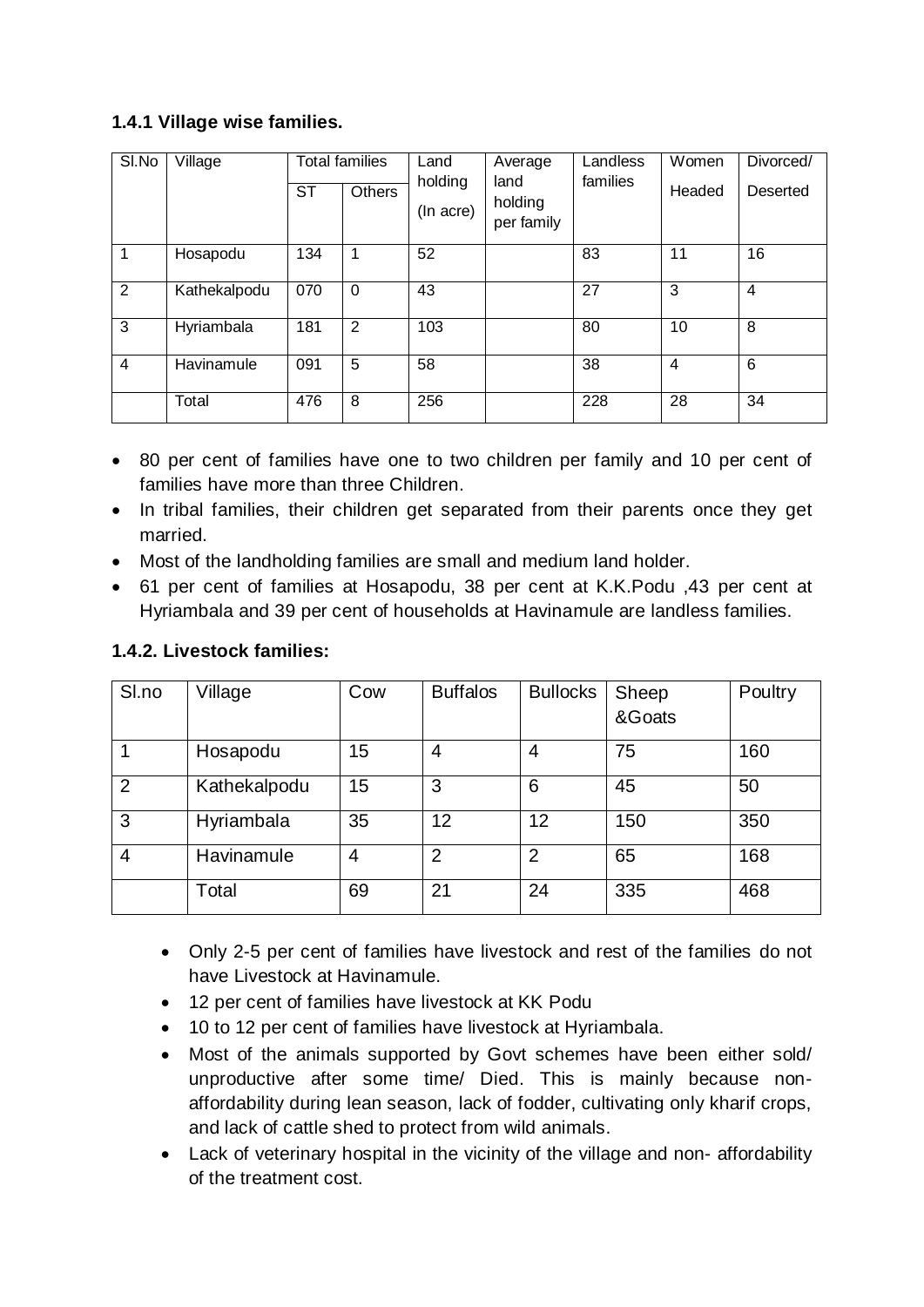Most of the non-agriculture families prefer small ruminants over large ruminants.

| SI             | Village      | SSLC& | $5TH$ to 9th | $1st$ to $4th$ | Drop out |
|----------------|--------------|-------|--------------|----------------|----------|
| no             |              | Above |              |                |          |
|                | Hosapodu     | 12    | 35           | 65             | 18       |
| $\overline{2}$ | Kathekalpodu | 4     | 25           | 31             | 22       |
| 3              | Hyriambala   | 15    | 75           | 120            | 25       |
| $\overline{4}$ | Havina mule  | 11    | 35           | 75             | 15       |
|                | Total        | 42    | 170          | 291            | 180      |

#### **1.4.3. Education:**

- Drop out Children are more at the high school level and college level because of the distance and lack of awareness about facilities available from the government. They have only one tribal residential school at Jeerigaegade, which provide education upto  $5<sup>th</sup>$  standard. There is no middle or high school facility in a distance not less than 45 Km.
- Girl child drop out after  $5<sup>th</sup>$  standard is maximum because of poor transport facility and social stigma attached to Female children.
- Parents are unaware of the different program and facilities provided by the government and hence not able to send the children for higher education.

#### **1.4.4. Agriculture:**

| SI No          | Village     | Agriculture<br>(Families) | Agriculture<br>Labour | Net Sown<br>area<br>(Acre) | Major crops<br>cultivated | Production<br>(Per Acre in<br>quintals) |
|----------------|-------------|---------------------------|-----------------------|----------------------------|---------------------------|-----------------------------------------|
|                | Hosapodu    | 52                        | 83                    | 83                         | Maize<br>Ragi             |                                         |
| 2              | K.K.Podu    | 43                        | 27                    | 91                         | Maize<br>Ragi             | $8 - 12$<br>$3 - 5$                     |
| 3              | Hyriambala  | 103                       | 80                    | 210                        | Maize<br>Ragi             |                                         |
| $\overline{4}$ | Havina Mule | 58                        | 38                    | 180                        | Maize<br>Ragi<br>Avare    | $10 - 12$<br>$5 - 6$<br>$4 - 6$         |
|                | Total       | 204                       | 145                   | 481                        |                           |                                         |

- By and large, tribal families are able to practice subsistence farming due to lack of quality seeds, timely input availability and agriculture extension services.
- Crops are usually destroyed by wild animals such as wild boar, dear, Elephants during cropping season.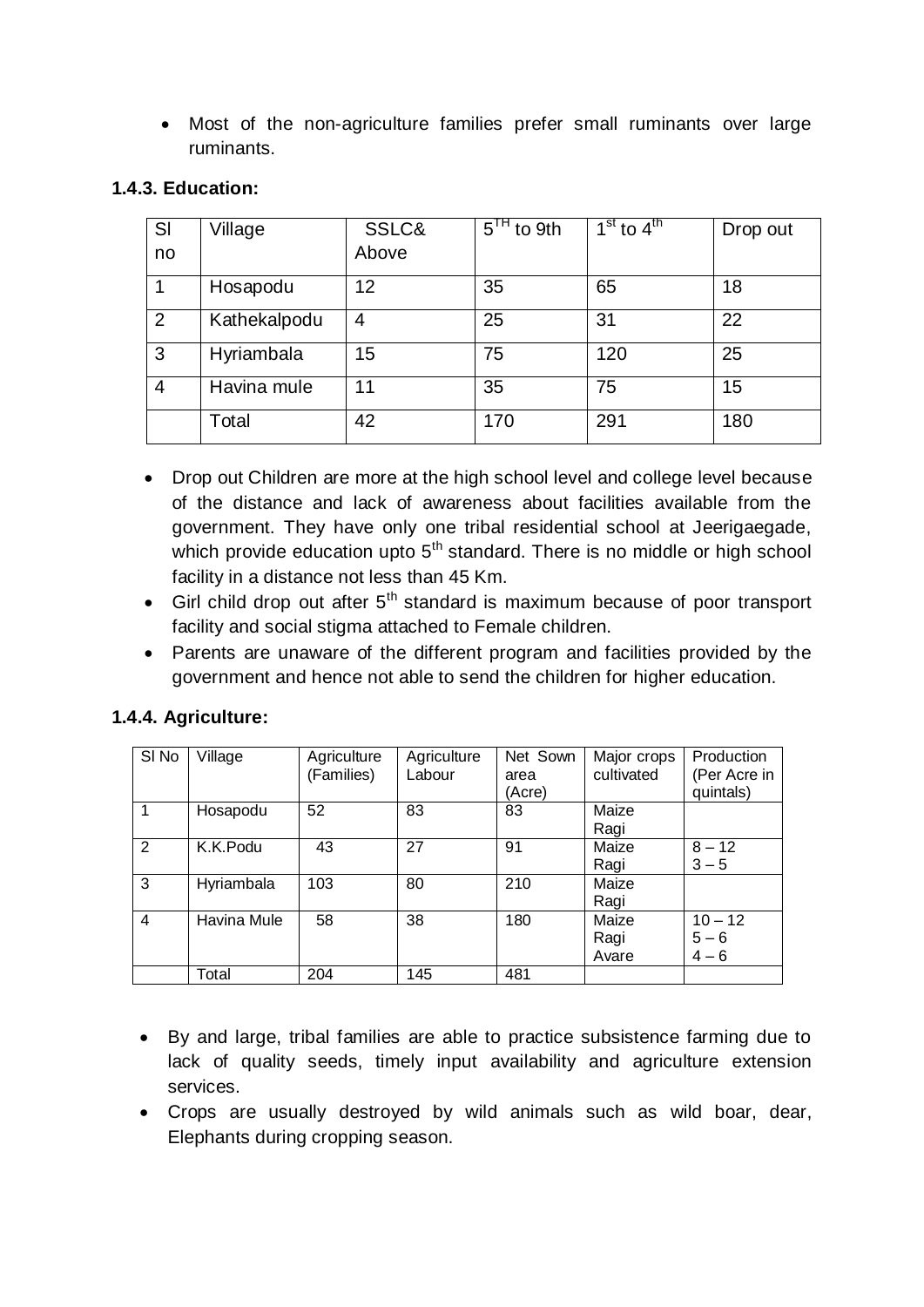- Most of the families depending on the middle men for getting seed, fertilizer and pesticides.
- Farmers are forced to sell their produce to the retail merchants who provide inputs on credit. After deducting their credit and interest amount, the balance is paid to the farmer by the retailer.
- Lack of timely availability of inputs and quality inputs result in low productivity.
- Except wooden plough, no other implements are available with the farmers. Further, they are deprived of agriculture extension services.

| SI.no | Assets                | Hosapodu | K.K.Podu | Hyriambala | Havinamule |
|-------|-----------------------|----------|----------|------------|------------|
|       | Radio                 |          | 2        | 25         | 5          |
| 2     | Mobile                | 14       | 15       | 42         | 25         |
| 3     | T.V.                  | 12       | 20       | 55         | 12         |
| 4     | Motor bike            | 6        | 10       | 5          | 11         |
| 5     | Fan                   | 5        | 5        | 25         | 10         |
| 6     | Spraying Pump         |          |          | 5          | 3          |
| 7     | <b>Bullock cart</b>   | 2        | 4        | 10         | ົ          |
| 8     | <b>Country Plough</b> | 15       | 15       | 25         | 10         |
| 9     | Tractor               |          | 0        |            |            |
| 10    | Fertilizer cum seed   | 0        | $\Omega$ | 0          |            |
|       | drill                 |          |          |            |            |

1.4.4.1. Agriculture implements and House hold assets

- Majority of the families do not have any kind of agriculture tools and implements for agriculture operation. They are depending on either non-tribal or land left fallow.
- It was also informed that the agriculture implements provided under IRDP programme were sold off to Tibetan colony farmers for meagre amount.

#### **1.4.5. Social security Program:**

| SI. No | Village    | Families Without | Eligible     | Bank    | Without        |
|--------|------------|------------------|--------------|---------|----------------|
|        |            | <b>MGNREGA</b>   | families for | Account | Ration         |
|        |            | jobcard          | pension.     |         | card           |
| 1      | Hosapodu   | 30               | 20           | 5       | 10             |
| 2      | K.K.Podu   | 50               | 7            | 2       | $\overline{7}$ |
| 3      | Hyriambala | 30               | 20           | 5       | 35             |
| 4      | Havinamule | 10               | 40           | 7       | 40             |
|        |            | 120              | 87           | 19      | 92             |

- Awareness level on MGNREGS is very meagre, among the tribal households. Lack of employment opportunities during rabi and summer seasons, they usually migrate to Mysore or Coorg for Aracenut and Coffee harvesting for a period of 4 – 6 months depending upon the yield.
- Nearly 50 per cent of families do not have MGNREGS Job cards and 87 families are yet to get old age pension.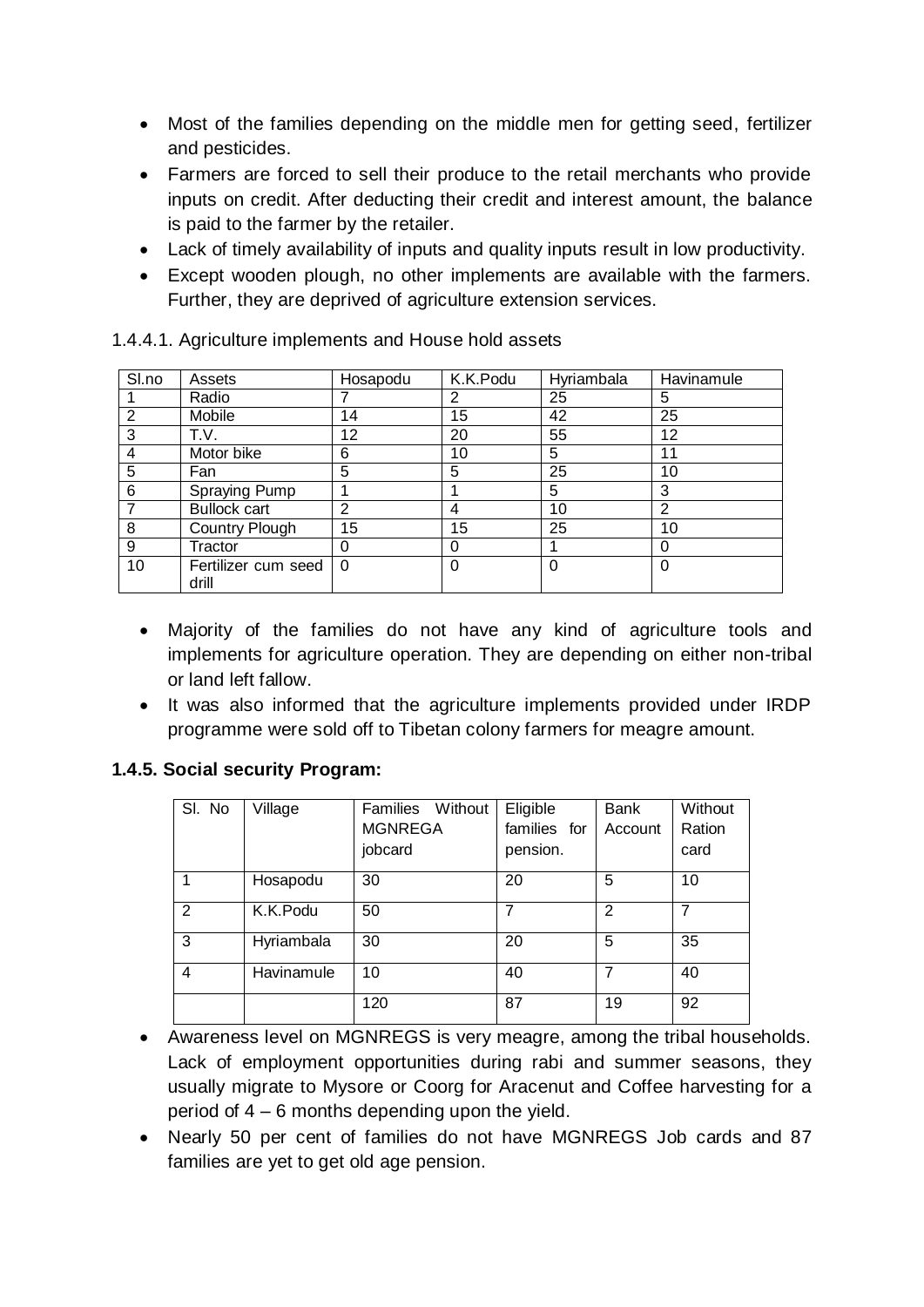- There are 92 families without ration cards.
- Majority of the families do not have bank account. Though bank facility is available at a distance of 4 to 7 km depending upon the location of the village.

## **1.4.6. Migration:**

| SI.no         | Villages   | <b>Families</b> | Season  | Earnings         | <b>Places of Migration</b>                              |
|---------------|------------|-----------------|---------|------------------|---------------------------------------------------------|
|               | Hosapodu   | 80-90           | Dec-Mar | 150/- to $200/-$ | Most of the families Migrate<br>to Coorg and Annematti  |
| $\mathcal{P}$ | K.K.Podu   | 40-50           | Dec-Mar | 150/- to 200/-   | Estate for coffee picking&<br>pruning works. The Wages  |
| 3             | Hyriambala | 125-140         | Dec-Mar | 150/- to 200/-   | excludes<br>food<br>and<br>From<br>accommodation.       |
| 4             | Haviamule  | 60-70           | Dec-Mar | 150/- to 200/-   | family one to<br>two<br>every<br>members are migrating. |
|               | Total      |                 |         |                  |                                                         |

- Migration is most prevalent in tribal in search of remunerative wages.
- More than 75 per cent of tribal families in every adopted village migrate to Coorg or Annematti estate in Chamarajnagar district.
- Usually, entire family migrates and only in few cases men are migrating leaving their spouse, children and parents in the village.
- Children's are worst sufferer due to lack of care and guidance. This is also one reason for school drop outs.

### **1.4.7. Water and sanitation:**

- In almost all colonies bore well water is supplied for drinking purpose through cistern.
- The major constraint of the villages is inadequate supply of drinking water, due to either power cut or low voltage. This is severe in summer due to power cuts.
- Due to poor quality issues, the motor pumps and cisterns are frequently under repair.
- In most of the places there is no proper drainage for waste water. Even, the constructed drainage is poor in construction and technical fault.
- Due to stagnation of water, mosquito breeding is common.

#### **1.4.8. Community organizations:**

| SI.No | Villages   | <b>SHG</b> | <b>Mothers</b> | Education | Health    | Youth     |
|-------|------------|------------|----------------|-----------|-----------|-----------|
|       |            |            | committee      | committee | committee | committee |
|       | Hosapodu   | 3          | Nil            |           | Nil       | Nil       |
| 2     | K.K.Podu   | 1          | Nil            | Nil       |           |           |
| 3     | Hyriambala | 3          | Nil            |           | Nil       |           |
| 4     | Haviamule  | 3          | Nil            | 9         | Nil       | Nil       |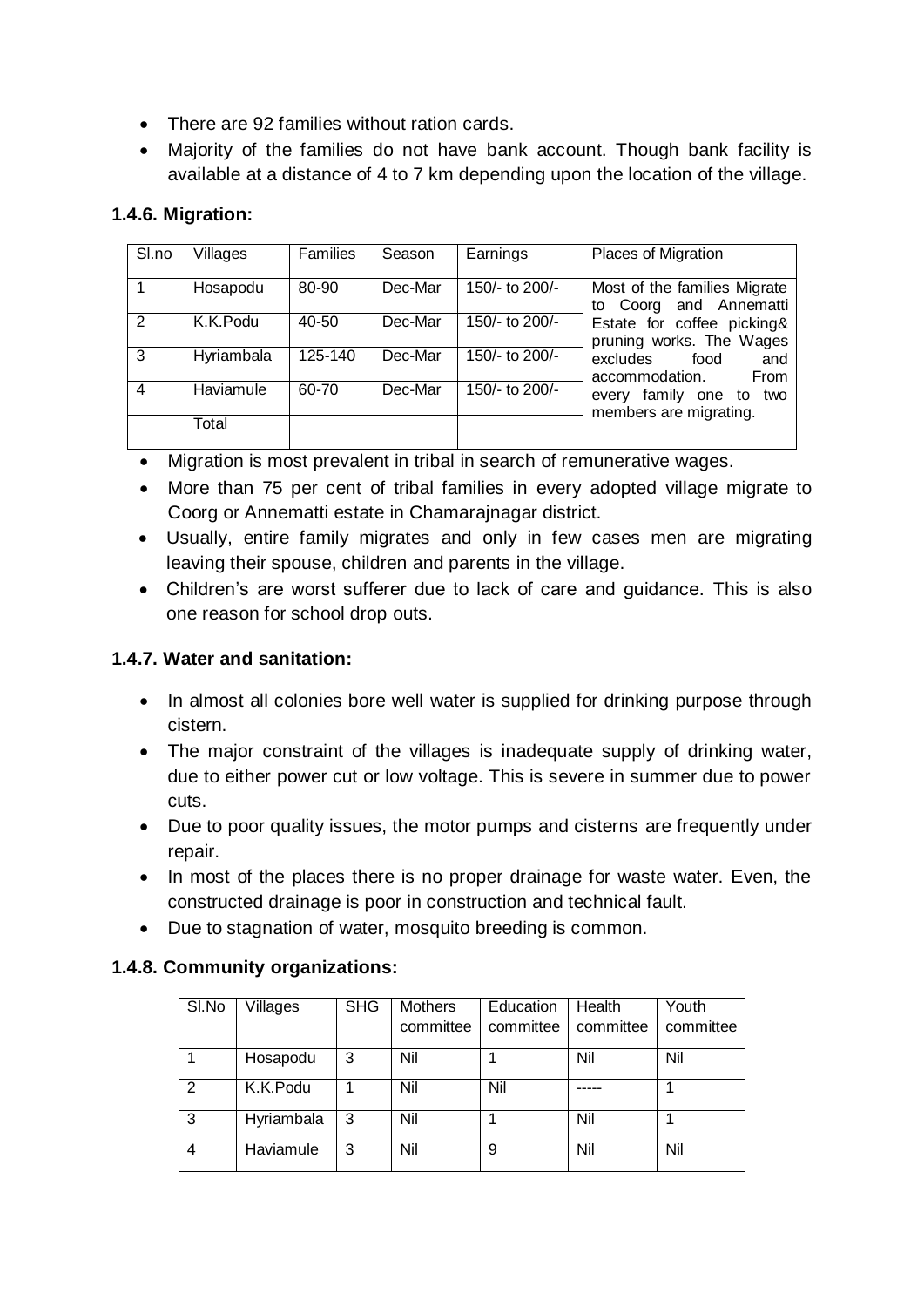- SHGs are defunct due to lack of guidance and training.
- There is no support from the officials to get capacity building and loan.
- Education committees have not met since its inception.

## **1.4.9. Housing:**

| Sl.no | <b>Villages</b> | <b>With</b> | Without | Toilet | Houses       |
|-------|-----------------|-------------|---------|--------|--------------|
|       |                 | house       | House   |        | under repair |
|       | Hosapodu        | 50          | 85      | Nil    | 25           |
|       | K.K.Podu        | 40          | 30      | Nil    | 20           |
| 3     | Hyriambala      | 153         | 30      | Nil    | 45           |
|       | Haviamule       |             | 25      | Nil    | 30           |

- The above table indicates that yet another 50 per cent families are without proper housing facilities. IHHL toilets are not used by the families because of lack of awareness and socio cultural issues. A few families converted toilets into agriculture implements and firewood store room.
- Houses constructed by the government funding are of substandard and are in dilapidated conditions. The tribal families are unable to repair, on their own because of financial constraints.

# **1.4.10 Other facilities:**

- Primary school facility is available in three villages except in Kathekal podu. Hence, Kathekal podu children have enrolled at Hyriambala School.
- Residential High school facility is available only in Hyriambala where in children of Hosapodu, Kathekal podu and Hyriambala have enrolled. Children from Havinamole have enrolled in Jeerige gadde Tribal Ashram School which is located at five KM distance.
- Nearest PHC for Havinamole village is located in P.G.Palya which is distanced at 13 KM. Odeyarpalya primary Health centre caters the needs of rest of the Hamlets which is located at a distance of 8 -15 Km.
- Odeyarpalya is the nearest village for veterinary services which is located at 10- 14 km from each adopted villages.
- Community Halls are constructed at Hyriambala and Hosapodu but not in Havinamole and Kathekal podu. The existing halls require facilities like water and electricity.
- The selected four villages can access the post office facilities at Odeyarpalya and P.G.Palya which are GP headquarters.
- Anganawadi centre have been established in all the adopted villages. However, there is no anganawadi building at Hosapodu which is half built and completed as per the records.
- There is no transport and library facilities available for these tribal colonies.
- Nearest bank is State Bank of Mysore Which is Located at Tibetan colony at a distance of 8 km and Syndicate bank at P.G.Palya.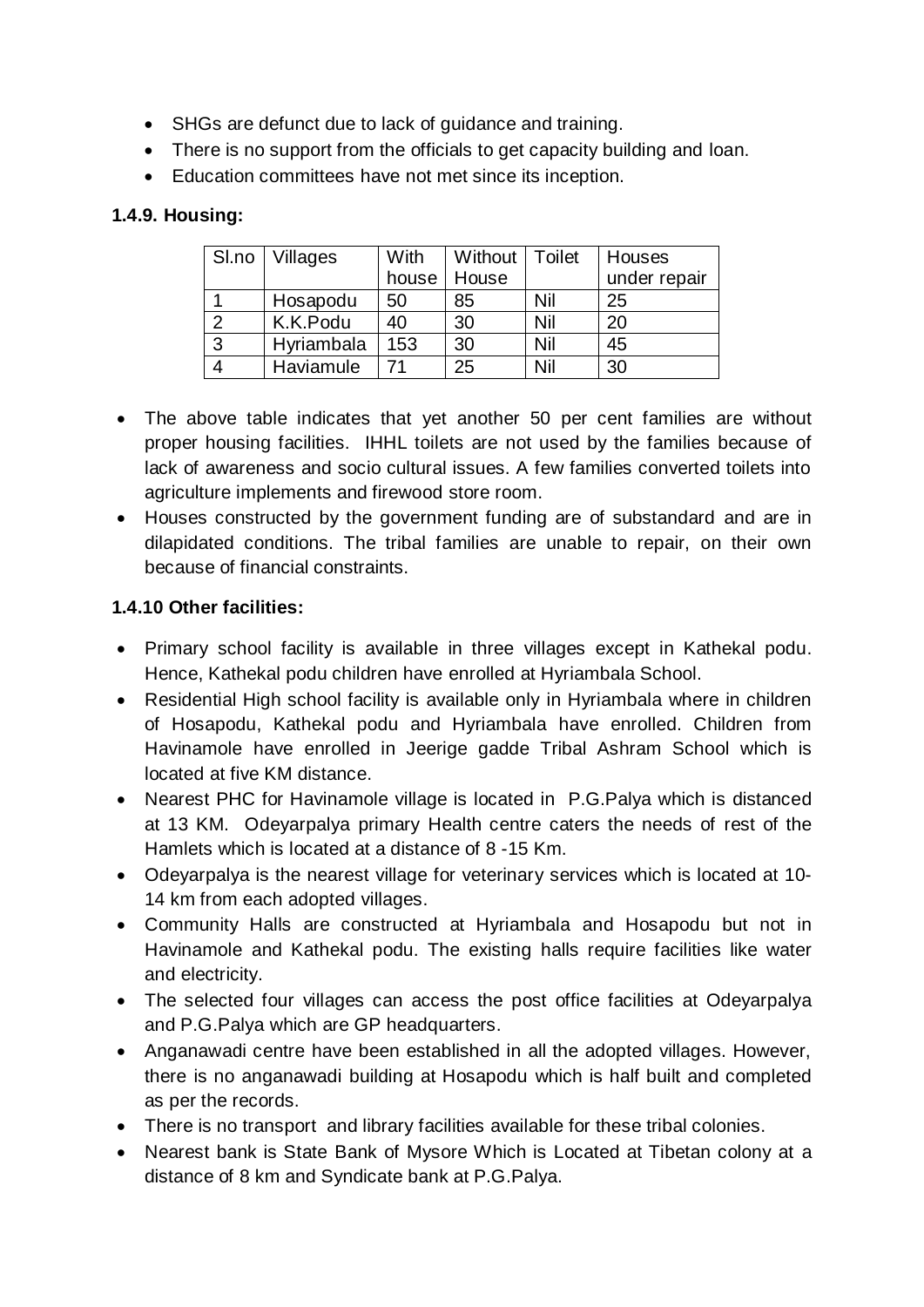# **1.5. Formation of village development committee:**

A Baseline survey was conducted in the four adopted villages in Kollegal Taluk. Further, PRA Exercise was carried out in each adopted village, so as to enable the community to understand the village situation, create awareness on status of different government welfare schemes and empowered the village community to think of their development. This has given an opportunity to identify young and energetic leaders (involving both men and women) who can plan for their village, family and natural resources. In each adopted village four Village Development Committees (VDCs) were formed comprising of 5 Members. Equal opportunity was provided to every household to participate in the PRA and identify their VDC members.

## **1.5.1. The main objectives of the committee are**

- To take active part in planning for their own village development.
- To educate and create awareness about their own community.
- To facilitate with different department and improving the standard of living of village community.
- To monitor and guide the village community for the best utilization of welfare scheme of the government.
- To ensure effective implementation of sustainable development initiative by different agencies in a participatory approach.

Following members have been selected by the community of each village for the village development committee.

| SI.No          | Village     | <b>Members</b> |        |                |  |  |
|----------------|-------------|----------------|--------|----------------|--|--|
|                |             | Male           | Female | Total          |  |  |
| 1              | Hosapodu    | 4              | Δ      | 8              |  |  |
| $\overline{2}$ | Hyriambala  | 8              | 2      | 10             |  |  |
| 3              | K.K.Podu    | 2              | 0      | $\overline{2}$ |  |  |
| 4              | Havina mule | 12             |        | 13             |  |  |
| 5              | Total       | 26             |        | 33             |  |  |

Details of village wise individual members are available in Annexure-I.

# **1.6. Capacity building**

Training program has been arranged for them on various subjects to play active role in the process of their village development.

# **1.6.1. Training for Village Development Committee**

Two training programmes were organized for VDC members covering the following topics.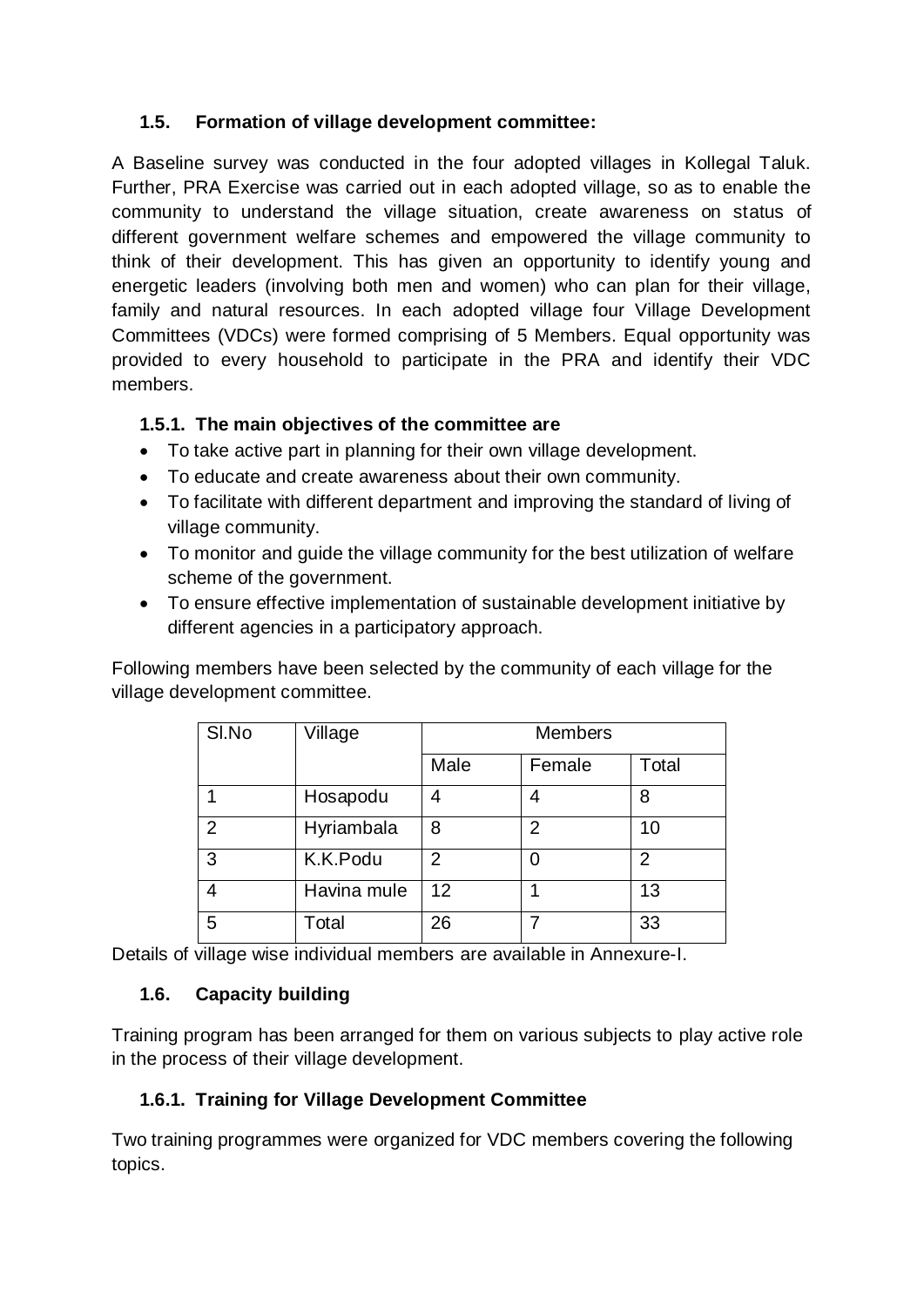- Role of NIRD, Hyderabad and partner organization in the preparation of Holistic village development program.
- Orientation on Importance of Micro-planning.
- Details on ongoing area development and welfare programmes through various line departments.
- Process of implementation and role of various stakeholders.
- Preparation of Micro plan to develop their village, as a model.
- Roles and responsibilities of the committee in village development.
- Liasoning with PRI Members.

| SI. No.        | Date of       | Place and venue                | No of Villagers participated from each adopted village |            |          |             |       |  |
|----------------|---------------|--------------------------------|--------------------------------------------------------|------------|----------|-------------|-------|--|
|                | training      | of training                    | Hosapodu                                               | Hyriambala | K.K.Podu | Havina mule | Total |  |
|                | $30-10-13$    | Ashram School,<br>Jeerigegadde |                                                        | 8          | 2        | 12          | 29    |  |
| $\overline{2}$ | $4 - 12 - 13$ | Ashram school<br>Hyriambala    | 6                                                      | 10         | 2        | 9           | 27    |  |
|                | Total         |                                | 13                                                     | 18         | 4        | 21          | 56    |  |



Participation of VDC members in Training program at Jeerige gadde-



Executive Director of Partner Organization briefing about the various village development programmes being implemented in their village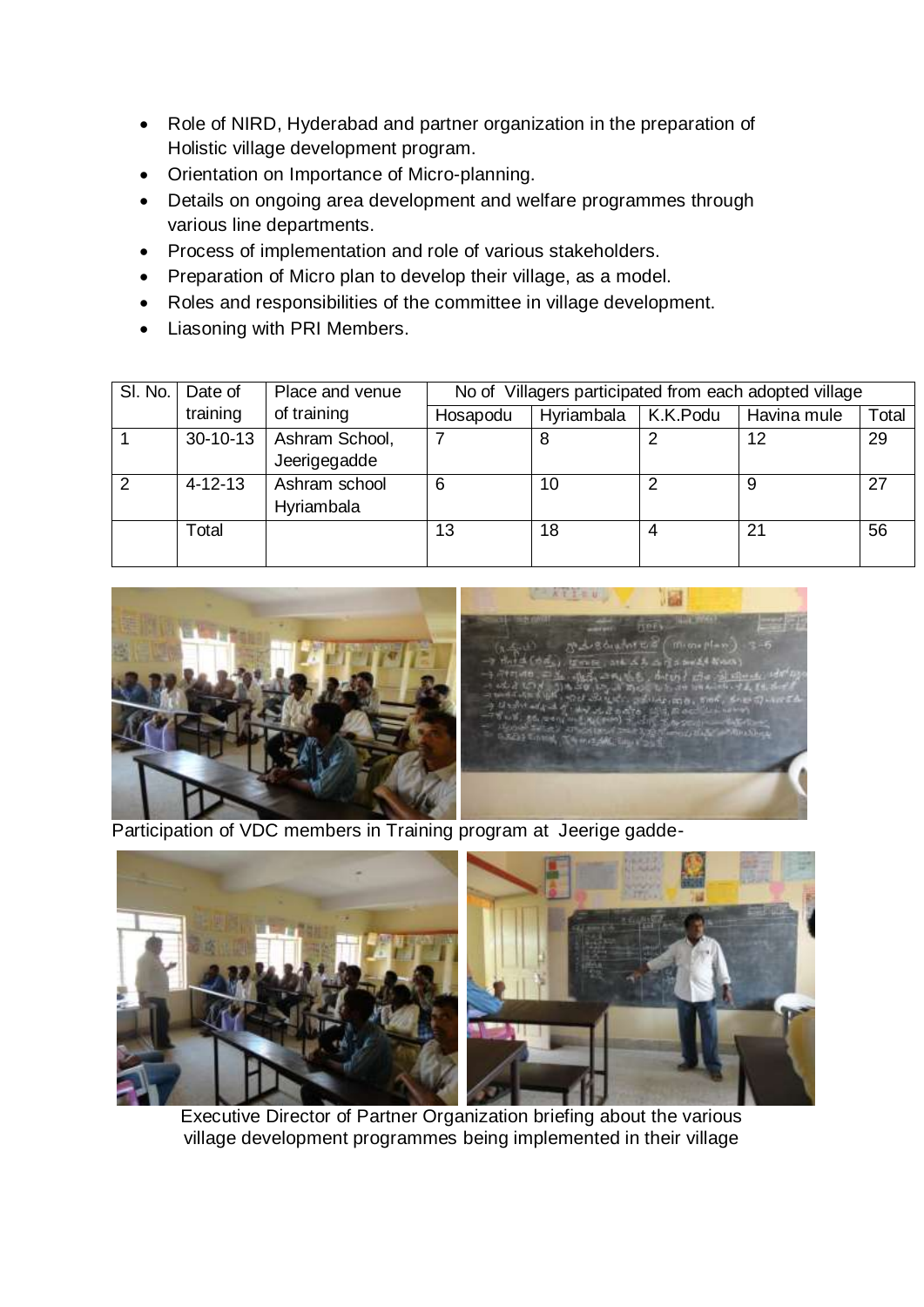Participants expressed that the government officials are not responding for their complaints and the way villagers are being exploited by the middle men. The committee members agreed to approach the implementing agency through VDC. They also grieved that their crops are being destroyed by the wild animals during crop harvesting stage.

The VDC members were also briefed about various line departments which are directly responsible for implementation of welfare program of tribals' such as Health, Education, Social welfare, Food and Civil supplies, ICDS, Forest department, Public Health Engineering, Revenue department, Police department and SC & ST Corporation. Half a day was spent with the VDC member in preparation of mock action plan for their villages with the help of resource map, social map, seasonality maps in a participatory mode.

The meeting concluded with vote of thanks.